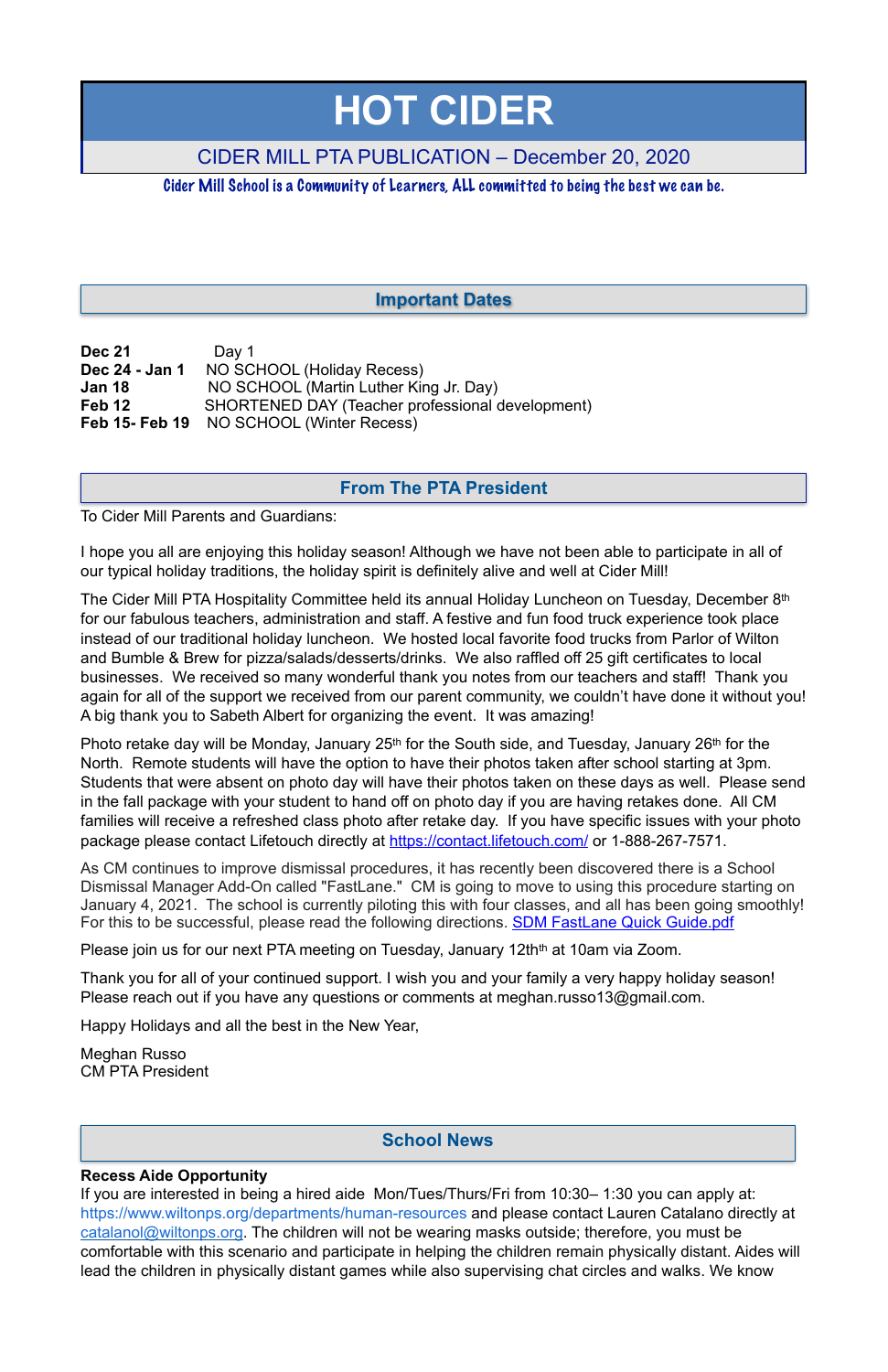there is a lot to think through and make sense of. If your schedule allows for it, please consider taking on this role. If you know someone who would fit the role of a recess aide, please share this note and encourage them apply and contact Lauren as soon as possible. [https://www.wiltonps.org/departments/human-resources](https://l.facebook.com/l.php?u=https%3A%2F%2Fwww.wiltonps.org%2Fdepartments%2Fhuman-resources%3Ffbclid%3DIwAR2A4FCNJ2PRz6saqACZxGQewdpueeLs8yA01V7fJf-h4rxef6eBr3va0mQ&h=AT35quouDc-gAkkL_UQZmnM6yuafnMfhRsXSVey1KWxqd-e2cb2LoyUJ2VwWnQTEbY3ydh0AehTco63atFeeYRDqaAEjKZALXaQWsjpzoxjEVgeZXuhaEeQvwLm9hFsBVg&__tn__=-UK-R&c%5B0%5D=AT0RJcBQtfzwnFAYG4OyjJLHDj5Xyg0m6ppVhAlM-uw6hp2WgexbkZlp8xaNC1zm391-PoLqVwu_j8QX5vFV0bL5BOnqnI8rQdoCjG7PAyX4mdjKXUjjyjBxJoy9lfKU2doW8JBqcQdUdp5UxjY2qEZANUroc9XCFxLgZopfCMfHMCHSySNYkY8jJU89yACoTalNR99W43fLeV2QLg)

The Wilton Public Schools "For a Better World" are seeking recent college graduates, college students, retirees, career-changers, and those interested in giving back to their community to join a dynamic, engaging, and inspirational team of staff and students. A number of flexible positions are available, including substitutes, lunch-recess monitors, certified teachers, long-term substitutes, and paraprofessionals. Help shape the lives of our future leaders! To learn more and/or apply, please visit our website at: <https://www.wiltonps.org/departments/human-resources> or contact Human Resources Coordinator Erika Cross at [crosse@wiltonps.org.](mailto:crosse@wiltonps.org)

#### **WILTON PUBLIC SCHOOLS ~ OPEN POSITIONS**

All Cider Mill students can receive tutoring at no cost. All tutors are Wilton High School students. Please fill out this form if you need help in any subject:<https://forms.gle/J1L2EWrdnCPa75Z27>

To participate: Visit<http://www.stopandshop.com/aplus> and scroll down to the center of the page to select REGISTER YOUR CARD from the red box on the right marked FOR CUSTOMERS To earn points:

#### **NEED HELP IN SCHOOL? FREE TUTORING FOR CM STUDENTS**

For more information, please visit <https://youracademics.org/>

#### **FIND US ON FACEBOOK**

The PTA has a group on Facebook called Cider Mill Parent Community. It is a place where the PTA can communicate to parents, and also where parents can communicate with one another. Please check it out by clicking here: [Cider Mill Parent Community.](https://www.facebook.com/groups/1168962513117647/)

#### **STOP AND SHOP REWARDS PROGRAM**

CIDER MILL SCHOOL (ID#: 40341) has the opportunity to participate and earn CASH from A+ School Rewards, a great fundraising program run through our local Stop & Shop!

**•** Use your registered Stop & Shop Card each time you shop at Stop & Shop, and you will earn CASH for our school. You can track the number of points you are earning for our school by checking your grocery receipt.

• At the end of each month, your points are calculated and converted to CASH rewards for our school. These CASH rewards are updated monthly on the Giant A+ website beginning in November.

• After the last day of the 2019-2020 program, these same conversions are performed and the final school account total is posted.

• Our school will receive one CASH awards check at the end of the program and can use this cash for any of our educational needs.

#### **BOX TOPS HAVE GONE DIGITAL!**

No more clipping Box Tops! Traditional Box Tops clips are being phased out of production. The NEW and improved Box Tops mobile app uses state-of-the-art technology to scan your store receipt, find participating products and instantly add Box Tops to our school's earnings online. **3 easy steps...** 

1. Download the "Box Top\$ for Education" app on your phone.

2. Sign up using your email or Google or Facebook account.

3. Simply snap a photo of your receipt within 14 days of purchase.

Have a question? Please reach out to Allison Norful via email: [anorful@gmail.com](mailto:anorful@gmail.com)

#### **ZERO WASTE SCHOOLS**

With the start of school, we'd also like to send a Zero Waste quick refresher for all, it's YES to using reusable containers, bags, silverware, and ice packs; purchasing bulk snacks to sort into reusable containers, packing realistic portions and taking home uneaten food (or compost!) It's AVOID disposable paper or plastic bags; Individually-packaged snacks; non-reusable food wrap; disposable ice packs, utensils, or drink containers (juice boxes or pouches); and plastic straws.

## **Ongoing School News**